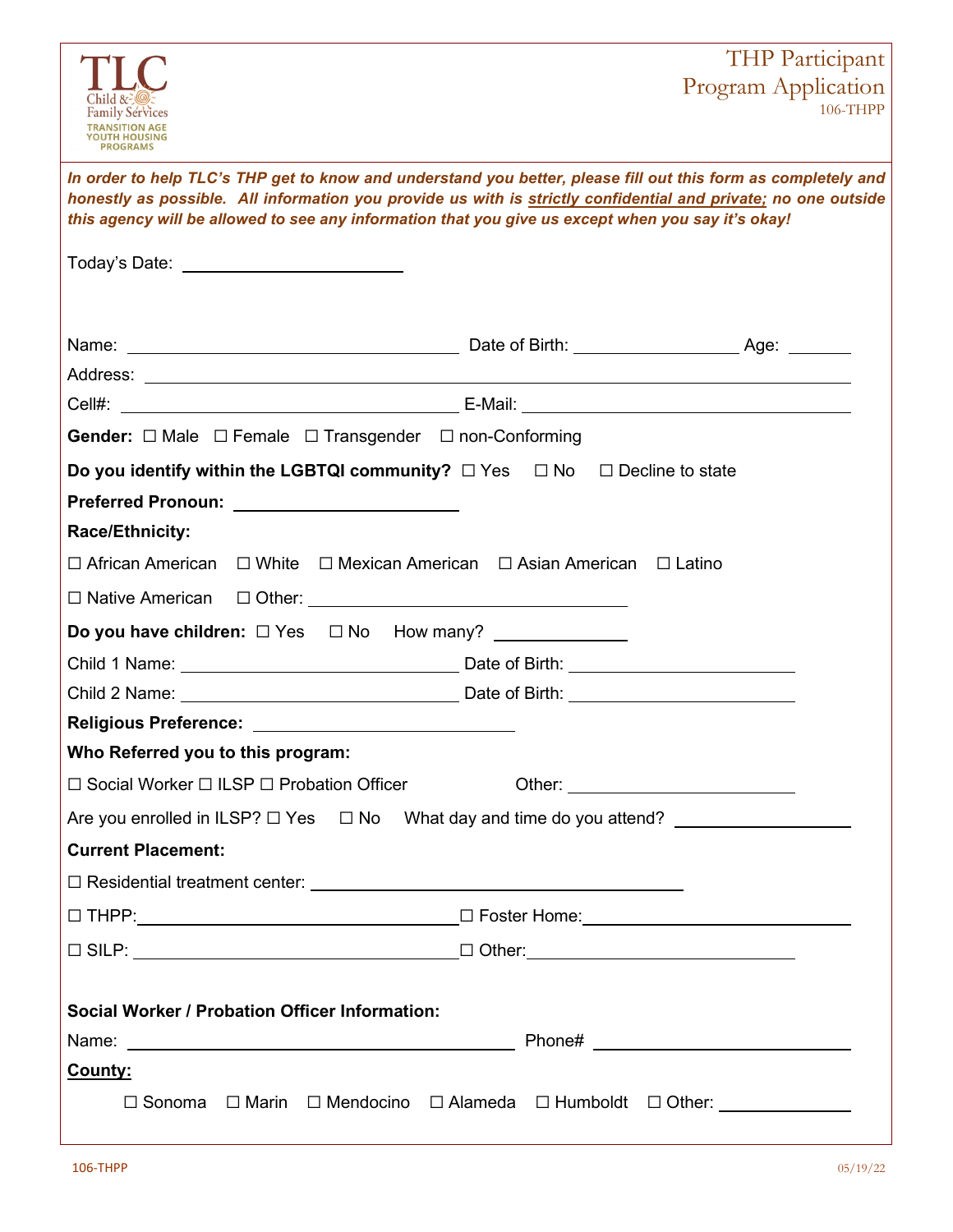| <b>Education</b>                                                                                                                                                                                                                                                                                            |                             |                           |                              |                                 |            |                                                        |
|-------------------------------------------------------------------------------------------------------------------------------------------------------------------------------------------------------------------------------------------------------------------------------------------------------------|-----------------------------|---------------------------|------------------------------|---------------------------------|------------|--------------------------------------------------------|
| 1. Are you enrolled in a High School diploma or GED program?<br>If yes, what school?<br>How many credits do you need to graduate?                                                                                                                                                                           |                             |                           |                              |                                 |            | $\square$ Yes $\square$ No                             |
| If no, have you graduated with a high school diploma or GED? $\square$ Yes                                                                                                                                                                                                                                  |                             |                           |                              |                                 |            | $\Box$ No<br>Graduation date: University of Contractor |
| 2. Are you enrolled or currently attending college?<br>If yes, what college?<br>How many completed units?                                                                                                                                                                                                   |                             |                           |                              |                                 | $\Box$ Yes | $\Box$ No                                              |
| 3. Do you have a learning disability?                                                                                                                                                                                                                                                                       |                             |                           |                              |                                 | $\Box$ Yes | $\Box$ No                                              |
| 4. Do you have an IEP?                                                                                                                                                                                                                                                                                      |                             |                           |                              |                                 | $\Box$ Yes | $\Box$ No                                              |
| 5. I am interested in the following: (check all that apply)<br>$\Box$ Beauty College $\Box$ Technology $\Box$ Vocational $\Box$ Military $\Box$ Childcare<br>$\Box$ Automotive $\Box$ Junior College $\Box$ State/University $\Box$ Other:<br><b>Employment</b><br>Are you currently working? $\square$ Yes |                             | $\Box$ No                 |                              |                                 |            |                                                        |
| <b>Employer Info</b>                                                                                                                                                                                                                                                                                        | <b>Start</b><br><b>Date</b> | <b>End</b><br><b>Date</b> | <b>Hourly</b><br><b>Wage</b> | <b>Full/Part</b><br><b>Time</b> |            | <b>Reason for leaving</b>                              |
|                                                                                                                                                                                                                                                                                                             |                             |                           |                              |                                 |            |                                                        |
|                                                                                                                                                                                                                                                                                                             |                             |                           |                              |                                 |            |                                                        |
|                                                                                                                                                                                                                                                                                                             |                             |                           |                              |                                 |            |                                                        |
| Do you have an updated resume?                                                                                                                                                                                                                                                                              |                             | $\Box$ Yes                | $\square$ No                 |                                 |            |                                                        |
|                                                                                                                                                                                                                                                                                                             |                             |                           |                              |                                 |            |                                                        |
|                                                                                                                                                                                                                                                                                                             |                             |                           |                              |                                 |            |                                                        |

Г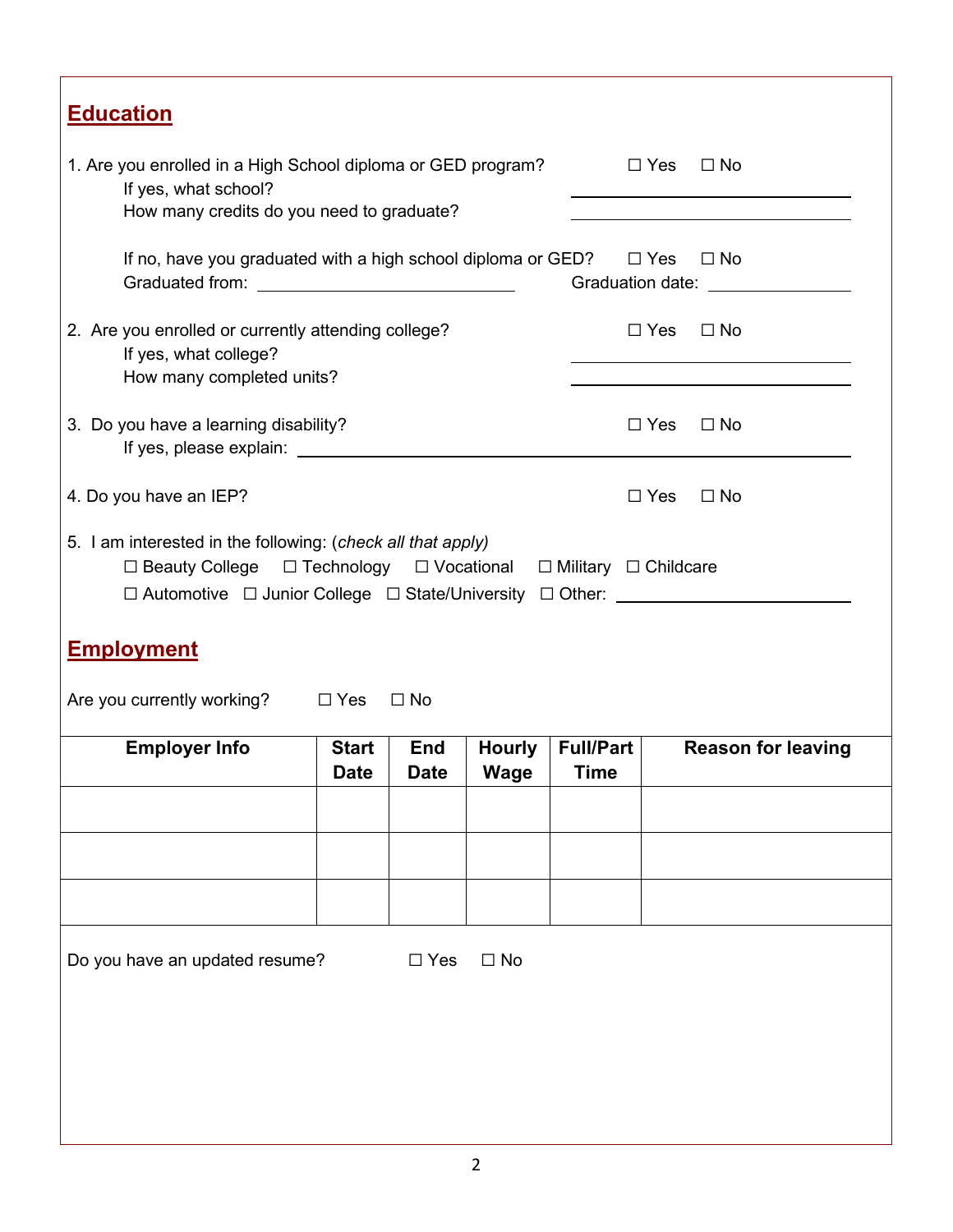| <b>Emancipating Planning</b>                                                                                |                                                      |
|-------------------------------------------------------------------------------------------------------------|------------------------------------------------------|
| Do you have a bank account?<br>D Yes □ No                                                                   |                                                      |
|                                                                                                             |                                                      |
|                                                                                                             |                                                      |
| Do you currently have?<br>California Identification Card                                                    | Yes                                                  |
| Birth Certificate (not a copy)                                                                              | <b>No</b><br>Yes<br>No                               |
| Social Security Card                                                                                        | Yes<br><b>No</b>                                     |
| Passport                                                                                                    | Yes<br><b>No</b>                                     |
| <b>CA Driving Permit</b>                                                                                    | Yes<br><b>No</b>                                     |
| <b>CA Drivers License</b>                                                                                   | Yes<br>No                                            |
| <b>Immunization Record</b>                                                                                  | Yes<br><b>No</b>                                     |
| <b>School Photo Identification</b>                                                                          | Yes<br>No                                            |
| Has anyone ever put bills (phone, PG&E, water, or cable) in your name? $\Box$ Yes<br><b>Wellness/Health</b> | $\Box$ No                                            |
| Do you have Medi-Cal?<br>$\Box$ Yes<br>$\Box$ No                                                            |                                                      |
| Number:                                                                                                     |                                                      |
| Do you have any other insurance?<br>$\Box$ Yes<br>$\Box$ No                                                 |                                                      |
| Name: Name:                                                                                                 | Number: <u>www.community.community.community.com</u> |
| Are you experiencing any physical pain?<br>$\square$ No<br>$\Box$ Yes                                       |                                                      |
| Are you under a Physicians Care?<br>$\Box$ Yes<br>$\square$ No                                              |                                                      |
|                                                                                                             |                                                      |
|                                                                                                             |                                                      |
| Are you experiencing any dental problems?                                                                   | $\Box$ Yes<br>$\Box$ No                              |
|                                                                                                             |                                                      |
|                                                                                                             |                                                      |
| Are you pregnant right now?<br>$\square$ Yes                                                                | □ No □ Possibly Expectant Due Date: _________        |
|                                                                                                             |                                                      |
| Are you currently using any form of birth control? $\Box$ Yes                                               | $\Box$ No                                            |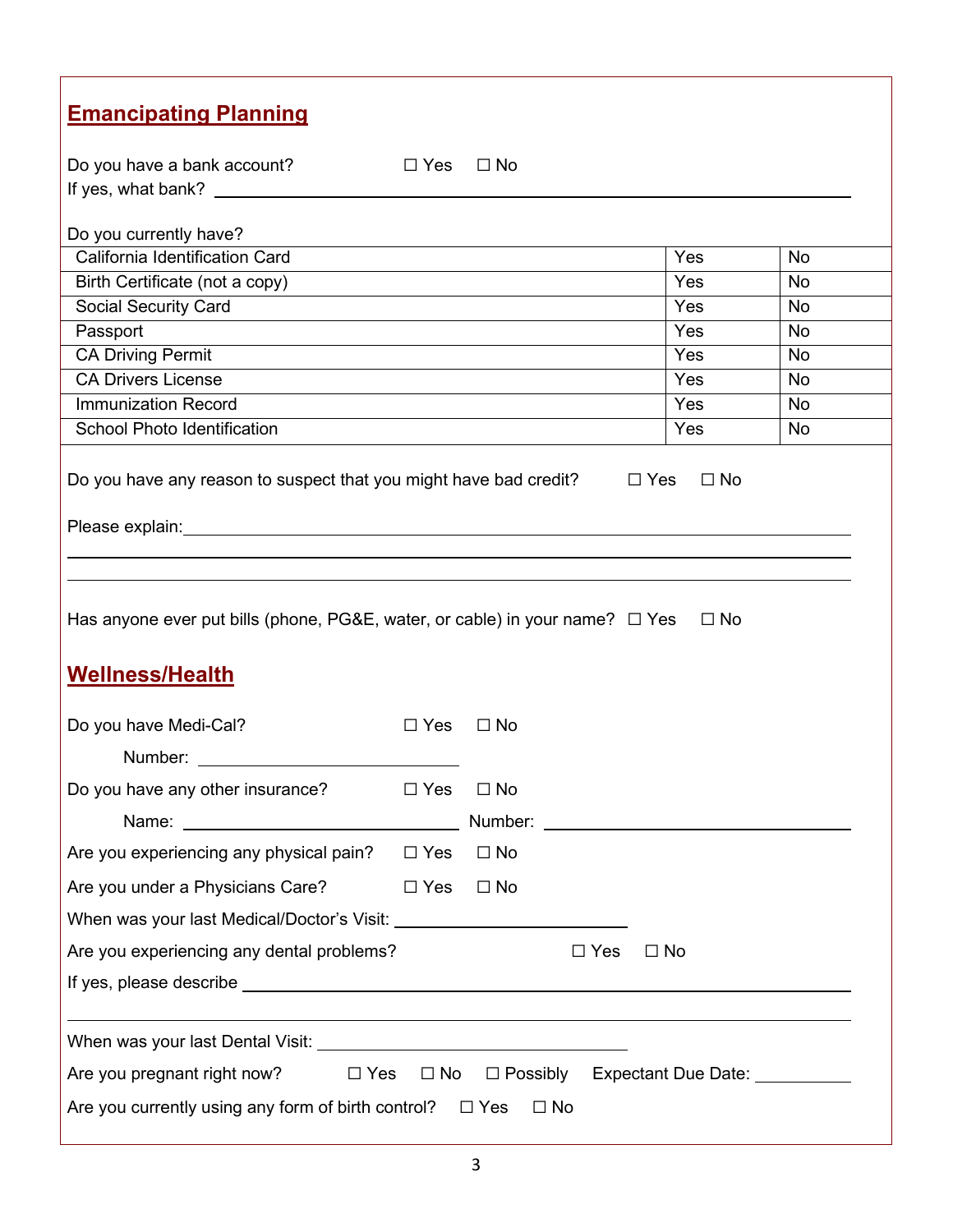| Have you ever seen a Counselor/Therapist?                            |                                                | $\Box$ Yes<br>$\Box$ No |            |                       |                     |              |
|----------------------------------------------------------------------|------------------------------------------------|-------------------------|------------|-----------------------|---------------------|--------------|
| How often do you see them? $\Box$ Daily $\Box$ Weekly                |                                                | $\Box$ Monthly          |            |                       |                     |              |
| Phone: _________________________                                     |                                                |                         |            |                       |                     |              |
|                                                                      |                                                |                         |            |                       |                     |              |
| Please list all medications (prescriptions) you may have ever taken? |                                                |                         |            |                       |                     |              |
| <b>Medication Name</b>                                               |                                                | <b>Reason/Purpose</b>   |            |                       | <b>Length Taken</b> |              |
|                                                                      | <b>Physical Health</b>                         |                         |            | 30 days               |                     |              |
|                                                                      | <b>Mental Health</b>                           |                         |            | 1-3 months            |                     |              |
|                                                                      | Other:                                         |                         |            | 1-2 years<br>On-going |                     |              |
|                                                                      | <b>Physical Health</b>                         |                         |            | 30 days               |                     |              |
|                                                                      | <b>Mental Health</b>                           |                         |            | 1-3 months            |                     |              |
|                                                                      | Other:                                         |                         |            | 1-2 years             |                     |              |
|                                                                      |                                                |                         |            | On-going              |                     |              |
|                                                                      | <b>Physical Health</b><br><b>Mental Health</b> |                         |            | 30 days<br>1-3 months |                     |              |
|                                                                      | Other:                                         |                         |            | 1-2 years             |                     |              |
|                                                                      |                                                |                         |            | On-going              |                     |              |
| Have you been hospitalized in the last 2 years?                      |                                                |                         | $\Box$ Yes | $\Box$ No             |                     |              |
| Please answer the following questions                                |                                                |                         |            |                       |                     |              |
| 1.) I am doing great                                                 |                                                | $\Box$ Often            |            | $\Box$ Sometimes      | $\Box$ Rarely       | $\Box$ Never |
| 2.) I feel helpless                                                  |                                                | $\Box$ Often            |            | $\Box$ Sometimes      | $\Box$ Rarely       | $\Box$ Never |
| 3.) I feel angry                                                     |                                                | $\Box$ Often            |            | $\Box$ Sometimes      | $\Box$ Rarely       | $\Box$ Never |
| 4.) I feel good                                                      |                                                | $\Box$ Often            |            | $\Box$ Sometimes      | $\Box$ Rarely       | $\Box$ Never |
| 5.) I feel sad                                                       |                                                | $\Box$ Often            |            | $\Box$ Sometimes      | $\Box$ Rarely       | $\Box$ Never |
| 6.) It feels like things don't go my way                             |                                                | $\Box$ Often            |            | $\Box$ Sometimes      | $\Box$ Rarely       | $\Box$ Never |
| 7.) I struggle with depression/anxiety                               |                                                | $\Box$ Often            |            | $\Box$ Sometimes      | $\Box$ Rarely       | $\Box$ Never |
| 8.) Medication helps me feel better                                  |                                                | $\Box$ Often            |            | $\Box$ Sometimes      | $\Box$ Rarely       | $\Box$ Never |
| 9.) I have wanted to hurt myself                                     |                                                | $\Box$ Often            |            | $\Box$ Sometimes      | $\Box$ Rarely       | $\Box$ Never |
| 10.) I cut myself, to make myself feel better                        |                                                | $\Box$ Often            |            | $\Box$ Sometimes      | $\Box$ Rarely       | $\Box$ Never |
| 11.) I have felt suicidal                                            |                                                | $\Box$ Often            |            | $\Box$ Sometimes      | $\Box$ Rarely       | $\Box$ Never |
| 12.) I have thought of hurting others                                |                                                | $\Box$ Often            |            | $\Box$ Sometimes      | $\Box$ Rarely       | $\Box$ Never |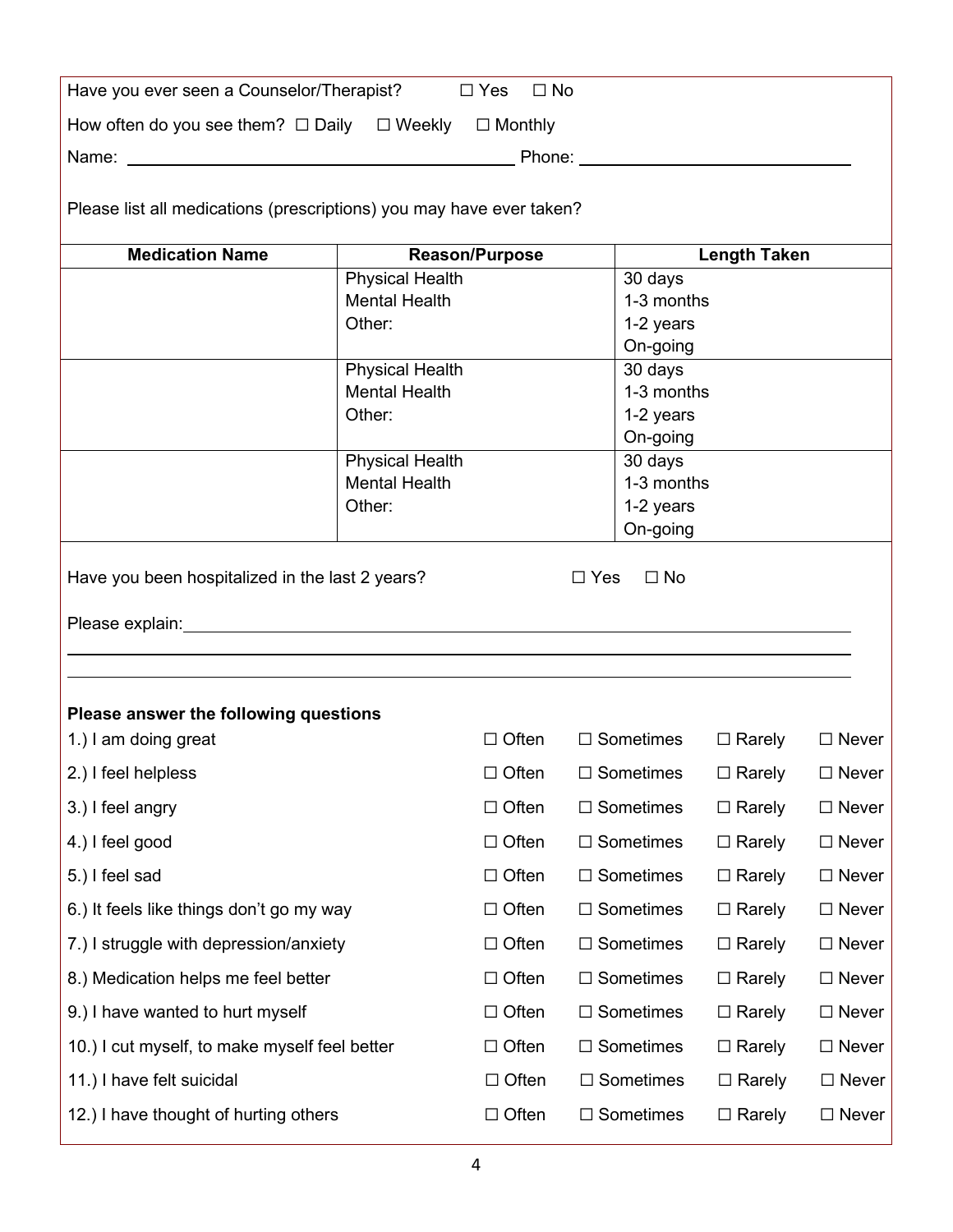|                                              | 13.) I get aggressive when people push me to far                                                                                                                                                                               |      | $\Box$ Often      | $\Box$ Sometimes                | $\Box$ Rarely<br>$\square$ Never    |
|----------------------------------------------|--------------------------------------------------------------------------------------------------------------------------------------------------------------------------------------------------------------------------------|------|-------------------|---------------------------------|-------------------------------------|
|                                              |                                                                                                                                                                                                                                |      |                   |                                 |                                     |
| Please fill in the following chart           |                                                                                                                                                                                                                                |      |                   |                                 |                                     |
| <b>Substance</b>                             | On the average, how often have you used this substance in the last 6 months?                                                                                                                                                   |      |                   |                                 |                                     |
|                                              | <b>Never</b>                                                                                                                                                                                                                   | Once |                   | Daily                           | Weekly                              |
| Alcohol                                      |                                                                                                                                                                                                                                |      |                   |                                 |                                     |
| Marijuana                                    |                                                                                                                                                                                                                                |      |                   |                                 |                                     |
| <b>Downers</b>                               |                                                                                                                                                                                                                                |      |                   |                                 |                                     |
| <b>Uppers</b>                                |                                                                                                                                                                                                                                |      |                   |                                 |                                     |
| Cocaine                                      |                                                                                                                                                                                                                                |      |                   |                                 |                                     |
| Inhalants                                    |                                                                                                                                                                                                                                |      |                   |                                 |                                     |
| Psychedelics                                 |                                                                                                                                                                                                                                |      |                   |                                 |                                     |
| Heroin                                       |                                                                                                                                                                                                                                |      |                   |                                 |                                     |
| <b>Crystal Meth</b>                          |                                                                                                                                                                                                                                |      |                   |                                 |                                     |
| Crack                                        |                                                                                                                                                                                                                                |      |                   |                                 |                                     |
| Ecstasy                                      |                                                                                                                                                                                                                                |      |                   |                                 |                                     |
| Cigarettes                                   |                                                                                                                                                                                                                                |      |                   |                                 |                                     |
| Vape/E-Cig                                   |                                                                                                                                                                                                                                |      |                   |                                 |                                     |
|                                              | Have you ever been in a treatment program for substance abuse? $\Box$ Yes                                                                                                                                                      |      |                   | $\Box$ No                       |                                     |
|                                              | Name of program and length of stay? __________                                                                                                                                                                                 |      |                   |                                 |                                     |
|                                              | Have you ever been a survivor of domestic violence?                                                                                                                                                                            |      | $\Box$ Yes        | $\Box$ No                       |                                     |
|                                              | Please explain: Notified a material control of the set of the set of the set of the set of the set of the set of the set of the set of the set of the set of the set of the set of the set of the set of the set of the set of |      |                   |                                 |                                     |
|                                              |                                                                                                                                                                                                                                |      |                   |                                 |                                     |
|                                              | Do you have people in your life that you can rely on?                                                                                                                                                                          |      | $\Box$ Yes        | $\Box$ No                       |                                     |
|                                              | Please explain who: vertextually approximately approximately approximately approximately approximately                                                                                                                         |      |                   |                                 |                                     |
|                                              |                                                                                                                                                                                                                                |      |                   |                                 |                                     |
| Have you ever been arrested?                 |                                                                                                                                                                                                                                |      | $\Box$ Yes        | $\Box$ No                       |                                     |
| If yes, what was the reason?                 |                                                                                                                                                                                                                                |      |                   |                                 |                                     |
| Drinking alcohol<br>$\Box$                   |                                                                                                                                                                                                                                |      | ⊔                 | Truancy (skipping school)       |                                     |
| Possession or use of illegal drugs<br>$\Box$ |                                                                                                                                                                                                                                |      |                   |                                 | Running away from placement or home |
| Theft                                        |                                                                                                                                                                                                                                |      | Vandalism         |                                 |                                     |
| $\Box$                                       |                                                                                                                                                                                                                                |      |                   |                                 |                                     |
| Driving violation<br>ப                       |                                                                                                                                                                                                                                |      | Curfew violations |                                 |                                     |
| $\Box$ Violence (fighting or battery)        |                                                                                                                                                                                                                                |      | ப                 | Other: ________________________ |                                     |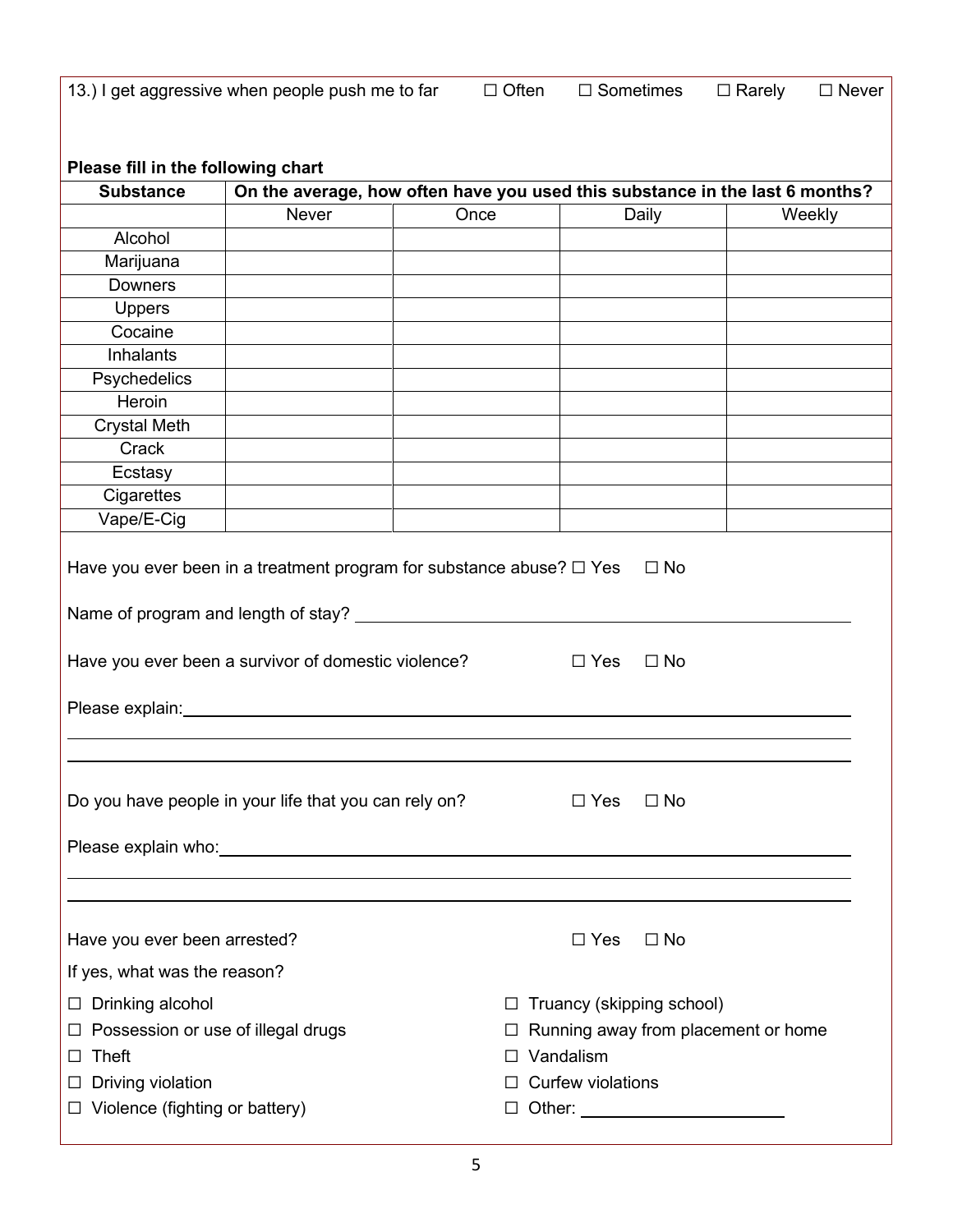| Are you currently on probation?                                                 | $\Box$ Yes | $\Box$ No |                      |              |
|---------------------------------------------------------------------------------|------------|-----------|----------------------|--------------|
| Are you enrolled in any court-mandated programs?                                | $\Box$ Yes | $\Box$ No |                      |              |
|                                                                                 |            |           |                      |              |
|                                                                                 |            |           |                      |              |
|                                                                                 |            |           |                      |              |
| Do you have any outstanding traffic tickets/violations?                         | $\Box$ Yes | $\Box$ No |                      |              |
| Do you have any unpaid fines and restitutions due to the court?                 | $\Box$ Yes | $\Box$ No |                      |              |
|                                                                                 |            |           |                      |              |
|                                                                                 |            |           |                      |              |
|                                                                                 |            |           |                      |              |
| <u>Nutrition</u>                                                                |            |           |                      |              |
| 1.) Do you have any food allergies?                                             |            |           | $\Box$ Yes           | $\Box$ No    |
|                                                                                 |            |           |                      |              |
| 2.) Do you require an Epi-Pen for this food allergy?                            |            |           | $\Box$ Yes           | $\Box$ No    |
| 3.) Have you experienced weight loss of 10 pounds or more in the last 3 months? |            |           | $\Box$ Yes           | $\Box$ No    |
| 4.) Have you experienced weight gain of 10 pounds or more in the last 3 months? |            |           | $\Box$ Yes           | $\Box$ No    |
| 5.) Have you decreased your food intake, or experienced a lack in appetite?     |            |           | $\Box$ Yes           | $\square$ No |
|                                                                                 |            |           |                      |              |
| 7.) Do you currently, or have you ever been diagnosed with an eating disorder?  |            |           | $\Box$ Yes           | $\square$ No |
|                                                                                 |            |           |                      |              |
| 8.) Do you binge eat, then induce vomiting?                                     |            |           | $\Box$ Yes $\Box$ No |              |
| <b>Personal Effectiveness</b>                                                   |            |           |                      |              |
|                                                                                 |            |           |                      |              |
| List your top 3 goals                                                           |            |           |                      |              |
|                                                                                 |            |           |                      |              |
|                                                                                 |            |           |                      |              |
| Tell us 2 things about yourself, that you are most proud of                     |            |           |                      |              |
|                                                                                 |            |           |                      |              |
|                                                                                 |            |           |                      |              |
|                                                                                 |            |           |                      |              |